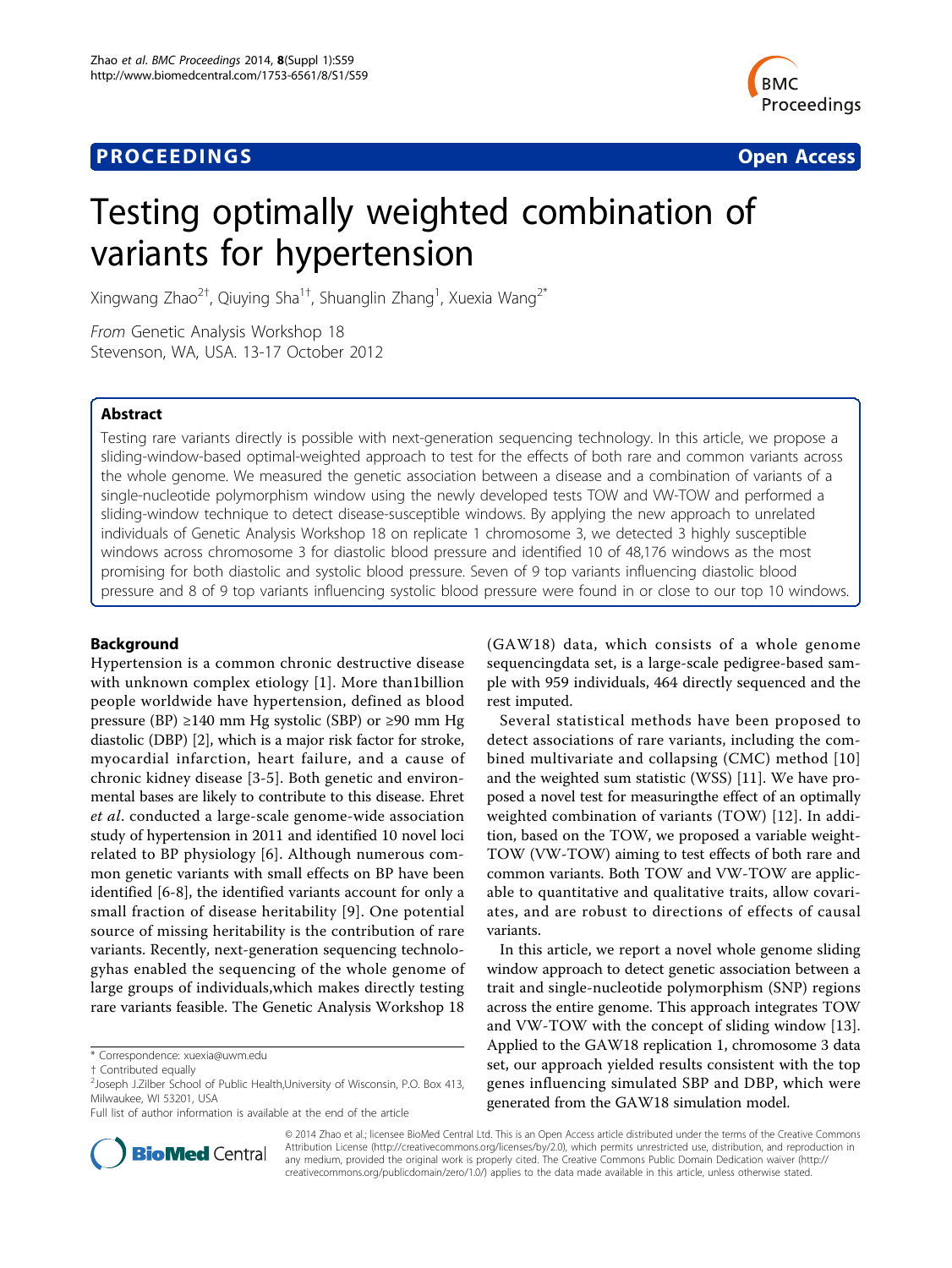## Methods

Consider a sample of *n* individuals. Each individual has been genotyped at *M* variants in a genomic region. Denote *yi* as the quantitative trait value. Denote  $X_i = (x_{i1}, ..., x_{iM})^T$  as the genotypic score of the *i*<sup>th</sup> individual, where  $x_{im} \in \{0, 1, 2\}$  is the number of minor alleles that the  $i^{\text{th}}$  individual has at the  $m^{\text{th}}$  variant.

Suppose we have  $p$  covariates. Let  $(z_{i1},...,z_{ip})^T$  denote covariates of the  $i^{\text{th}}$  individual. We adjust both trait value  $y_i$  and genotypic score  $x_{im}$  for the covariates by applying linear regressions. That is,  $\gamma_i = \alpha_0 + \alpha_1 z_{i1} + ... + \alpha_p z_{ip} + \epsilon_i$ and  $x_{im} = \alpha_{0m} + \alpha_{1m}z_{i1} + \dots + \alpha_{pm}z_{ip} + \tau_{im}$ .

Let  $\tilde{\gamma}_i$  and  $\tilde{x}_{im}$  denote the residuals of  $\gamma_i$  and  $x_{im}$ , respectively. Denote  $\tilde{X}_i = (\tilde{x}_{i1}, \dots, \tilde{x}_{iM})$  as the residuals of the genotypic score of the *i th* individual.

Using the generalized linear model (GLM) to model the relationship between trait values and genotypes is equivalent to modeling the relationship between the residuals of trait values and the residuals of genotypes through GLM (1), where *g*() is a monotone "link" function.

$$
g(E(\tilde{\gamma}_i|\tilde{X}_i)) = \beta_0 + \beta_1 \tilde{x}_{i1} + \cdots + \beta_M \tilde{x}_{iM}
$$
 (1)

Under the GLM, the score test statistic to test the null hypothesis  $H_0: \beta = 0$  is given by  $U = \sum_{i=1}^{n} (\tilde{y}_i - \bar{\tilde{y}})(\tilde{X}_i - \bar{\tilde{X}})$ , where  $U = \sum_{i=1}^{n} (\tilde{y}_i - \bar{\tilde{y}})(\tilde{X}_i - \bar{\tilde{X}})$ and  $V = \frac{1}{n}$  $\sum_{i=1}^{n} (\tilde{y}_i - \overline{\tilde{y}})^2 \sum_{i=1}^{n} (\tilde{X}_i - \overline{\tilde{X}})(\tilde{X}_i - \overline{\tilde{X}})^T$ . The statistic *S* asymptotically follows a chi-square distribution with  $k = rank(V)$  degrees of freedom (DF). For rare variants, however, the score test may lose power as a result of the sparse data and a large DFk. In rare variants association studies, to test for the effect of the weighted combination of variants,  $x_i = \sum^{M}$ *m*=1 *wmxim*, the

score test statistic becomes

$$
S(w_1,\cdots,w_M)=n\frac{(\sum_{i=1}^n{(\tilde{y}_i-\bar{\tilde{y}})}(\tilde{x}_i-\bar{\tilde{x}}))^2}{\sum_{i=1}^n{(\tilde{y}_i-\bar{\tilde{y}})}^2\sum_{i=1}^n{(\tilde{x}_i-\bar{\tilde{x}})}^2}=n\frac{(\sum_{m=1}^Mw_m\sum_{i=1}^n{(\tilde{y}_i-\bar{\tilde{y}})}(\tilde{x}_im-\bar{\tilde{x}}_m))^2}{\sum_{i=1}^n{(\tilde{y}_i-\bar{\tilde{y}})}^2\sum_{i=1}^n{(\tilde{x}_i-\bar{\tilde{x}})}^2}.
$$

Because rare variants are essentially independent, we have

$$
\sum_{i=1}^{n} (\tilde{x}_{i} - \bar{\tilde{x}})^{2} = \sum_{m=1}^{M} \sum_{m=1}^{M} w_{m} w_{l} \sum_{i=1}^{n} (\tilde{x}_{im} - \bar{\tilde{x}}_{m}) (\tilde{x}_{il} - \bar{\tilde{x}}_{l}) \approx \sum_{m=1}^{M} w_{m}^{2} \sum_{i=1}^{n} (\tilde{x}_{im} - \bar{\tilde{x}}_{m})^{2}
$$
  
Let  $a_{m} = \frac{\sum_{i=1}^{n} (\tilde{y}_{i} - \bar{\tilde{y}})(x_{im} - \bar{\tilde{x}})}{\sqrt{\sum_{i=1}^{n} (x_{im} - \bar{\tilde{x}}_{m})^{2}}}$  and  $u_{m} = w_{m} \sqrt{\sum_{i=1}^{n} (\tilde{x}_{im} - \bar{\tilde{x}}_{m})^{2}}$ .

Then, the score test statistic is approximately equal to

$$
S_0(w_1, \cdots, w_M) = n \frac{\left(\sum_{m=1}^M a_m u_m\right)^2}{\sum_{i=1}^n \left(\tilde{\gamma}_i - \bar{\tilde{\gamma}}\right)^2 \sum_{m=1}^M u_m^2}.
$$

As a function of  $(u_1, \dots, u_M)$ ,  $S_0(w_1, \dots, w_M)$  reaches its  $maximum$  when  $u_m = a_m$  or  $w_m = \sum_{i=1}^n (\tilde{y}_i - \tilde{\bar{y}})(\tilde{x}_{im} - \tilde{\bar{x}}_m)/\sum_{i=1}^n (\tilde{x}_{im} - \tilde{\bar{x}}_m)^2$ ( $m = 1, \cdots, M$ ). We denote  $w_m^o$  as the optimal weight

which is given by  $w_m^o = \sum_{i=1}^n (\tilde{y}_i - \bar{\tilde{y}})(\tilde{x}_{im} - \bar{\tilde{x}}_m)/\sum_{i=1}^n (\tilde{x}_{im} - \bar{\tilde{x}}_m)^2$ . Let  $\tilde{x}_i^o = \sum_{m=1}^M w_m^o \tilde{x}_{im}.$  Then  $s_o(w_1^o, \cdots, w_M^o) = n \sum_{i=1}^n (\tilde{y}_i - \tilde{\tilde{y}})(\tilde{x}_i^o - \tilde{\tilde{x}}^o)/\sum_{i=1}^n (\tilde{y}_i - \tilde{\tilde{y}})^2$ We propose the new test statistic TOW to test the effect of the optimally weighted combination of variants  $\sum_{m=1}^{M} w_m^o \tilde{x}_{im}$  as  $T_T = \sum_{i=1}^{n} (\tilde{y}_i - \bar{\tilde{y}})(\tilde{x}_1^o - \bar{\tilde{x}}^o)$ .  $T_T$  is equivalent to  $S_0(w_1^o, \cdots w_M^o)$  since  $\sum_{i=1}^n \left(\tilde{y}_i - \bar{\tilde{y}}\right)^2$  is a constant. The optimal weight  $w_m^o$  will put big weights to the variants that have strong associations with the traits of interest and adjust the direction of the association. Also,  $w_m^o$  will put big weights to rare variants. TOW targets rare variants and will lose power when testing for the effect of both rare and common variants. For testing the effects of both rare and common variants, we propose a new statistic, VW-TOW. We divide variants into rare (minor allele frequency [MAF] <the rare variant threshold [RVT]) and common (MAF > RVT), and apply TOW to the rare and common variants separately.

Define the test statistic of VW-TOW as  $T_{VW-T} = \min_{0 \leq \lambda \leq 1} p_{\lambda}$ , where  $p_{\lambda}$  is the p value of  $T_{\lambda}$ .  $T_r$ ,  $T_r$  and  $T_c$  denote the test statistics of TOW for rare and common variants, respectively. Here, we evaluate the minimization by dividing the interval  $[0, 1]$  into  $K$  subintervals of equal-length. Let  $\lambda_k = k/K$  for  $k = 0, 1, \dots, K$ . Then,  $\min_{0 \leq \lambda \leq 1} p_{\lambda} = \min_{0 \leq k \leq K} p_{\lambda_k}$ .

We use permutation tests to evaluate  $p$  values of both *T<sub>T</sub>* and *T<sub>VW−T</sub>*. To evaluate the *p* value of the test *T<sub>T</sub>*, let  $T_T^0$  denote the value of the test statistic based on the original data set. For each permutation, we randomly resample from residuals of trait values and denote the value of the test statistic based on the permuted data setby  $T_T^{per}$ . We perform the permutation procedure many times. Then the  $p$  value of the test is the proportion of the number of permutations with  $T_T^{per} > T_T^0$ . We permute  $B$  times of permutations to evaluate the  $p$  value of  $T_{VW-T}$ . Let  $T_r^{(b)}$  and  $T_c^{(b)}$  denote the values of  $T_r$  and  $T_c$  based on the  $b^{th}$  permuted data, where  $b = 0$  represents the original data. Based on  $T_r^{(b)}$  and  $T_c^{(b)}$  $(b = 0, 1, \dots, B)$ , we can calculate  $T_{\lambda_k}^b$  for  $b = 0, 1, \dots, B$ and  $k = 0, 1, \dots, K$ , where var  $(T_r)$  and var  $(T_c)$  are estimated using  $T_r^{(b)}$  and  $T_c^{(b)}$  ( $b = 1, \dots, B$ ). Then, we transfer  $T_{\lambda_k}^{(b)}$  to  $p_{\lambda_k}^{(b)}$  by  $p_{\lambda_k}^{(b)} =$  $\sum_{i=0}^{B} I(T_{\lambda_k}^{(i)} > T_{\lambda_k}^{(b)})$ *B* , where *I*() is the indicator function. Let  $p^{(b)} = \min_{0 \le k \le K} p_{\lambda_k}^{(b)}$ . Then the p value of  $T_{VW-T}$  is given by  $\frac{\sum_{i=1}^{B} I(p^{(b)} < p^{(0)})}{P}$ *B* , where *I*() is the indicator function.

We use TOW and VW-TOW to analyze the data set of unrelated individuals of GAW18 replication 1 on chromosome 3. To apply TOW and VW-TOW to the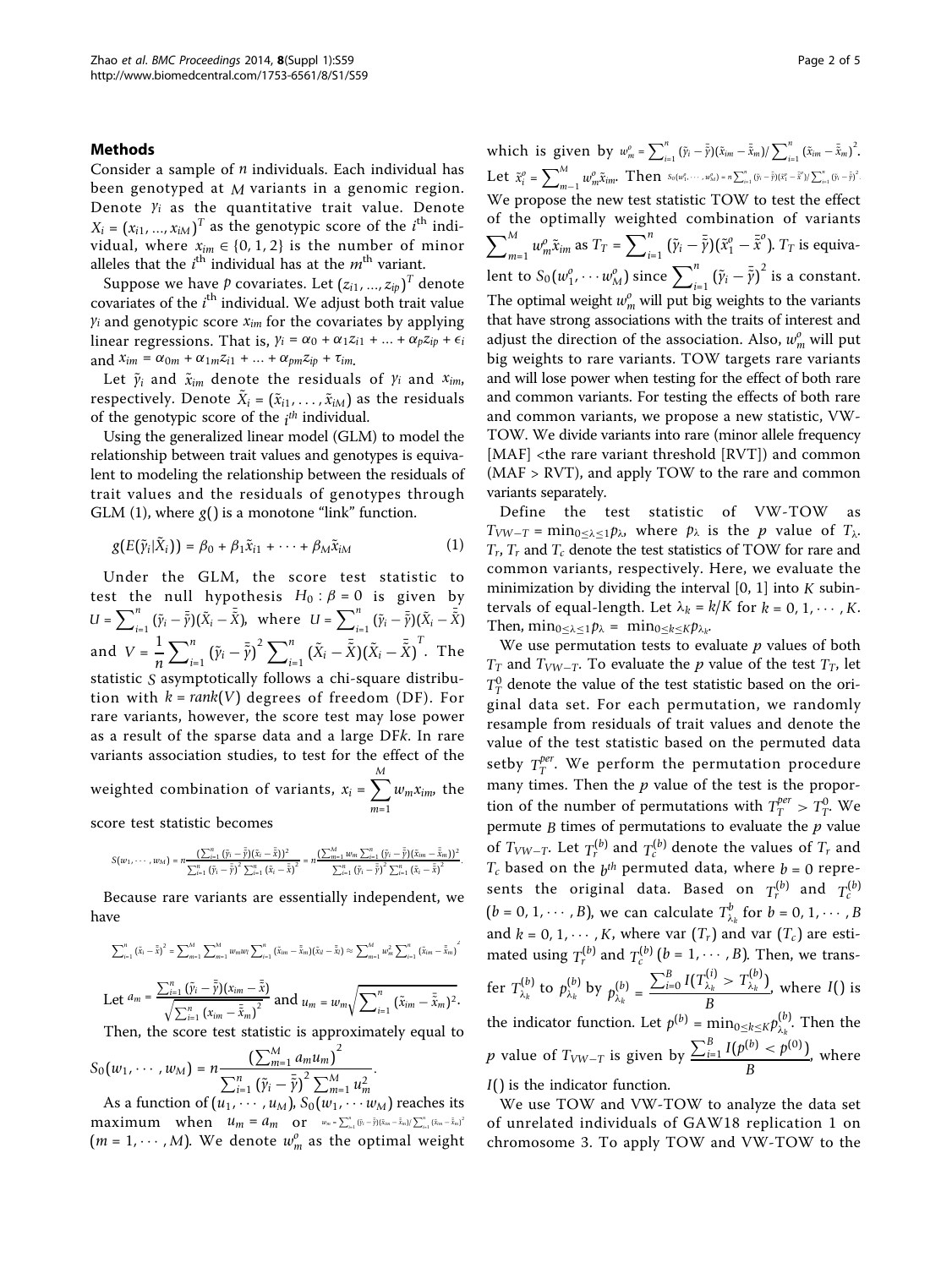entire chromosome 3, we propose a sliding-window approach [[13](#page-4-0)]. To use sliding windows, we divide all SNPs into contiguous windows and apply TOW and VW-TOW in each window. Suppose that we use windows with a window size of S, then, all the SNPs can be divided into windows: 1 to S, S+1 to 2S, 2S+1 to 3S, and so on.

To analyze the data set of GAW18 replication 1, chromosome 3 for unrelated individuals, we set the window size as 20. First we performed quality control tests for the genotype data with the PLINK toolset. We used 10,000,000 permutations to evaluate the empirical p values of TOW for DBP and SBP data, and 100,000 permutations to evaluate the empirical  $p$  values of VW-TOW for DBP and SBP data. Becausethe sample of unrelated individuals in GAW18 is relatively small, it is not so reasonable to claim the significance either by the falsediscovery rate or by the Bonferroni-corrected threshold. Therefore, we recommend the top 10 most promising windows with the smallest  $p$  values for follow-up studies.

# Results

We applied TOW and VW-TOW incorporating the sliding window approaches to analyze the hypertension unrelated individuals'data set of GAW18. To facilitate comparisons among GAW18 contributions, we analyzed only replicate 1 on chromosome 3. To evaluate type I error rates of TOW and VW-TOW, we used all 200 replicates of simulated phenotype data. There are 157 unrelated individuals in the GAW18 pedigree-based sample. Among the 157 individuals, 142 have observations for SBP, DBP, and other demographic/clinical variables at exam 1. Our analysis was based on the 142 individuals and their genotypes, quantitative trait SBP, DBP, and other characteristicsat exam 1.

The total genotyping rate in the 142 individuals is 0.9997. We did not find any duplicated samples or sample contamination. No individual was filtered out from the multidimensional scaling (MDS) analysis. Of the 1,215,399 SNPs on chromosome 3, we removed 251,892 completely missing SNPs and retained 963,507 SNPs for final analysis. Because SBP and DBP varied by sex and increased with age, age and sex were considered

as covariates in this study. We listed the top 10 most promising windows out of 48,176 windows across the entire chromosome 3. The top 8 windows all reside in gene MAP4, which is the most susceptible gene on chromosome 3 for hypertension. Seven of 9 top variants influencing DBP and 8 of 9 top variants influencing SBP on chromosome 3 were found in or close to our top windows. Tables 1 and 2 show the top 10 most promising windows by TOW that are associated with DBP and SBP, respectively. The  $p$ values of TOW in the top 3 windows of Table 1 are very small. SNP 3\_47957996, 3\_ 47956424, and 3\_47957741 are the third, fourth, and ninth variants in Table [2](#page-3-0) of the GAW18 answer sheet. They all fell into our third window in Table 1 and the first window in Table [2](#page-3-0).

To evaluate the type I error rates of the proposed sliding window approach, we chose 100 blocks (20 variants in each block) from chromosome 3 that are far from causal variants. In each block, we applied TOW and VW-TOW to each of the 200 replicates to test association between genotypes and the trait DBP. We obtained 1  $p$  value for each replicate and each block. Figure [1](#page-3-0) shows the histograms of TOW and VW-TOW. The histograms indicate that the type I error rates of both TOW and VW-TOW are under control.

# **Discussion**

In this article, we proposed a sliding-window-based optimal weighted approach to test for the effects of both rare and common variants across the whole genome. In

|  |  |  |  |  | Table 1 Top 10 most promising windows associated with DBP |  |
|--|--|--|--|--|-----------------------------------------------------------|--|
|--|--|--|--|--|-----------------------------------------------------------|--|

| <b>WID</b>     | <br>Chr | <b>Physical location</b> | Empirical p <sub>TOW</sub> | Empirical p <sub>VW-TOW</sub> | Gene   | Reference variants                     |
|----------------|---------|--------------------------|----------------------------|-------------------------------|--------|----------------------------------------|
|                | 3       | 48117215,48121372        | $2.34 \times 10^{-7}$      | 0.0005                        | MAP4   |                                        |
| 2              | 3       | 48063171.48068858        | $4.95 \times 10^{-7}$      | 0.0005                        | MAP4   |                                        |
| 3              | 3       | 47957289,47961091        | $4.09 \times 10^{-6}$      | 0.0006                        | MAP4   | 3 47957996<br>3_47956424<br>3 47957741 |
| $\overline{4}$ | 3       | 48034051,48040240        | $1.42 \times 10^{-5}$      | 0.001                         | MAP4   | 3 48040284<br>3 48040283               |
| 5              | 3       | 48089115,48094079        | $2.06 \times 10^{-5}$      | 0.001                         | MAP4   |                                        |
| 6              | 3       | 48005035.48009105        | $2.69 \times 10^{-5}$      | 0.0015                        | MAP4   |                                        |
| $\overline{7}$ | 3       | 47929938,47935009        | $5.29 \times 10^{-5}$      | 0.001                         | MAP4   |                                        |
| 8              | 3       | 47912703,47920240        | $9.06 \times 10^{-5}$      | 0.001                         | MAP4   | 3 47913455                             |
| 9              | 3       | 4474736,4477687          | 0.036                      | 0.071                         | SUMF1  | 3 45008742                             |
| 10             | 3       | 56871312.56875674        | 0.03                       | 0.058                         | ARHGF3 | 3 56870810*                            |

Chr, Chromosome; empirical  $p_{TOW}$ , p value of TOW; empirical  $p_{VW-TOW}$ , p value of VW-TOW; reference variants, top 55 variants influencing SBP and DBP in Table 2 of the answers of GAW18; WID, window ID.

\*The variants are provided in the Supplemental Table 1 of the answer sheet of GAW18.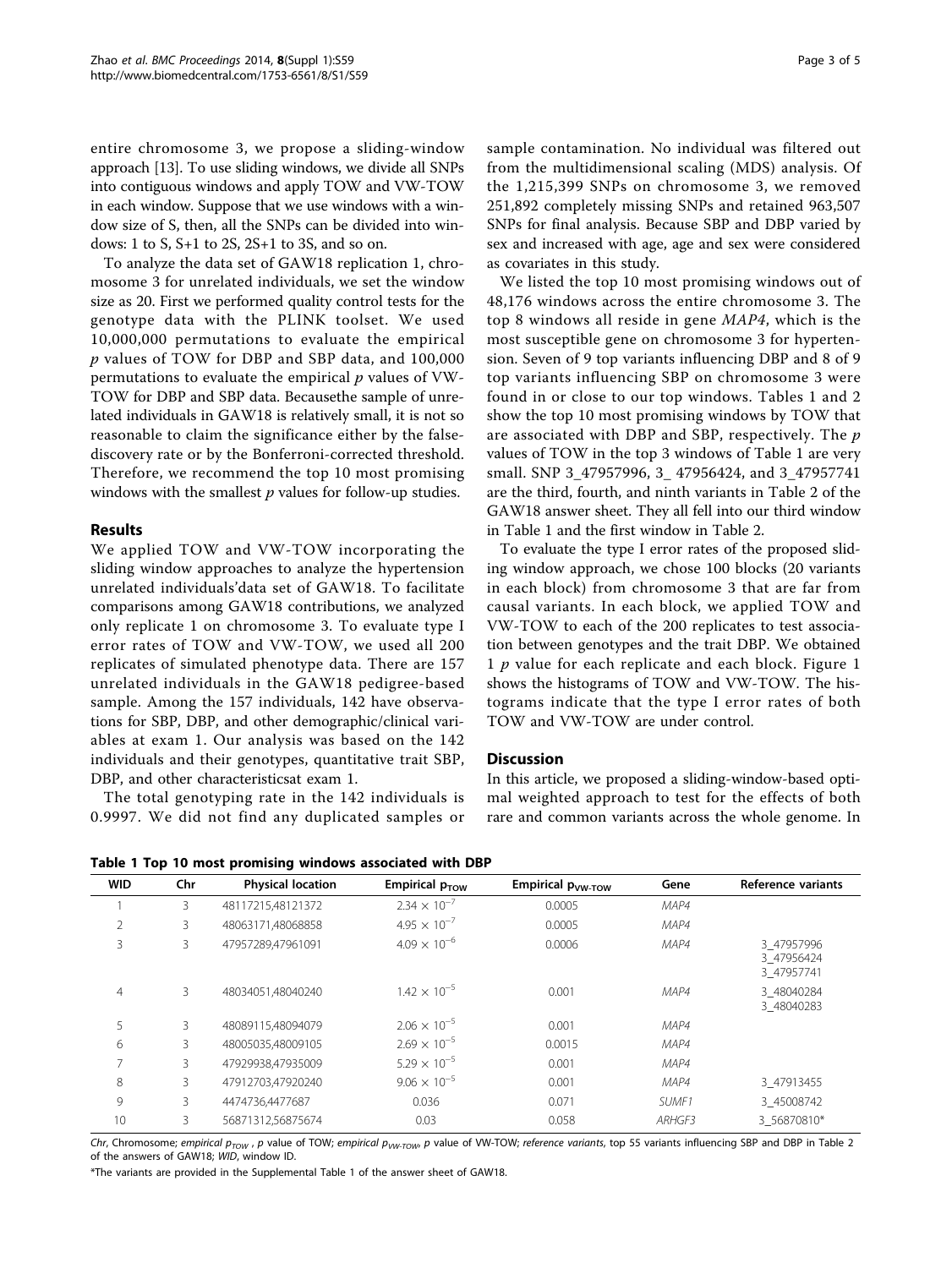| <b>WID</b>     | Chr | <b>Physical location</b> | Empirical $p_{TOW}$ | Empirical p <sub>vw-TOW</sub> | Gene        | Reference variants                     |
|----------------|-----|--------------------------|---------------------|-------------------------------|-------------|----------------------------------------|
|                | 3   | 47957289,47961091        | 0.005               | 0.004                         | MAP4        | 3 47957996<br>3 47956424<br>3 47957741 |
| $\overline{2}$ | 3   | 48034051,48040240        | 0.003               | 0.007                         | MAP4        |                                        |
| 3              | 3   | 47990787,47999337        | 0.01                | 0.013                         | MAP4        |                                        |
| $\overline{4}$ | 3   | 48040283.48046708        | 0.02                | 0.01                          | MAP4        | 3 48040284<br>3 48040283               |
| 5              | 3   | 47912703.47920240        | 0.03                | 0.017                         | MAP4        | 3 47913455                             |
| 6              | 3   | 48121395.48126740        | 0.015               | 0.032                         | MAP4        |                                        |
| ⇁              | 3   | 47929938,47935009        | 0.025               | 0.04                          | MAP4        |                                        |
| 8              | 3   | 48063171,48068858        | 0.015               | 0.01                          | MAP4        |                                        |
| 9              | 3   | 58104877,58108614        | 0.01                | 0.031                         | <b>FLNB</b> | 3 58109162                             |
| 10             | 3   | 15664089,15667215        | 0.039               | 0.011                         | <b>BTD</b>  | 3 15686693                             |

<span id="page-3-0"></span>Table 2 Top 10 most promising windows associated with SBP

Chr, Chromosome; empirical  $p_{TOW}$ , p value of TOW; empirical  $p_{VW-TOW}$ , p value of VW-TOW; reference variants, top 55 variants influencing SBP and DBP in Table 2 of the answers of GAW18; WID, window ID.





each window, our recently developed TOW and VW-TOW were applied to test genetic association between a disease and a combination of variants. Then, we applied the method to unrelated individuals of GAW18 on replicate 1, chromosome 3. We detected 3 susceptible windows across chromosome 3 for DBP and identified 10 out of 48,176 windows as the most promising windows for DBP and SBP. Becausethis is a simulated